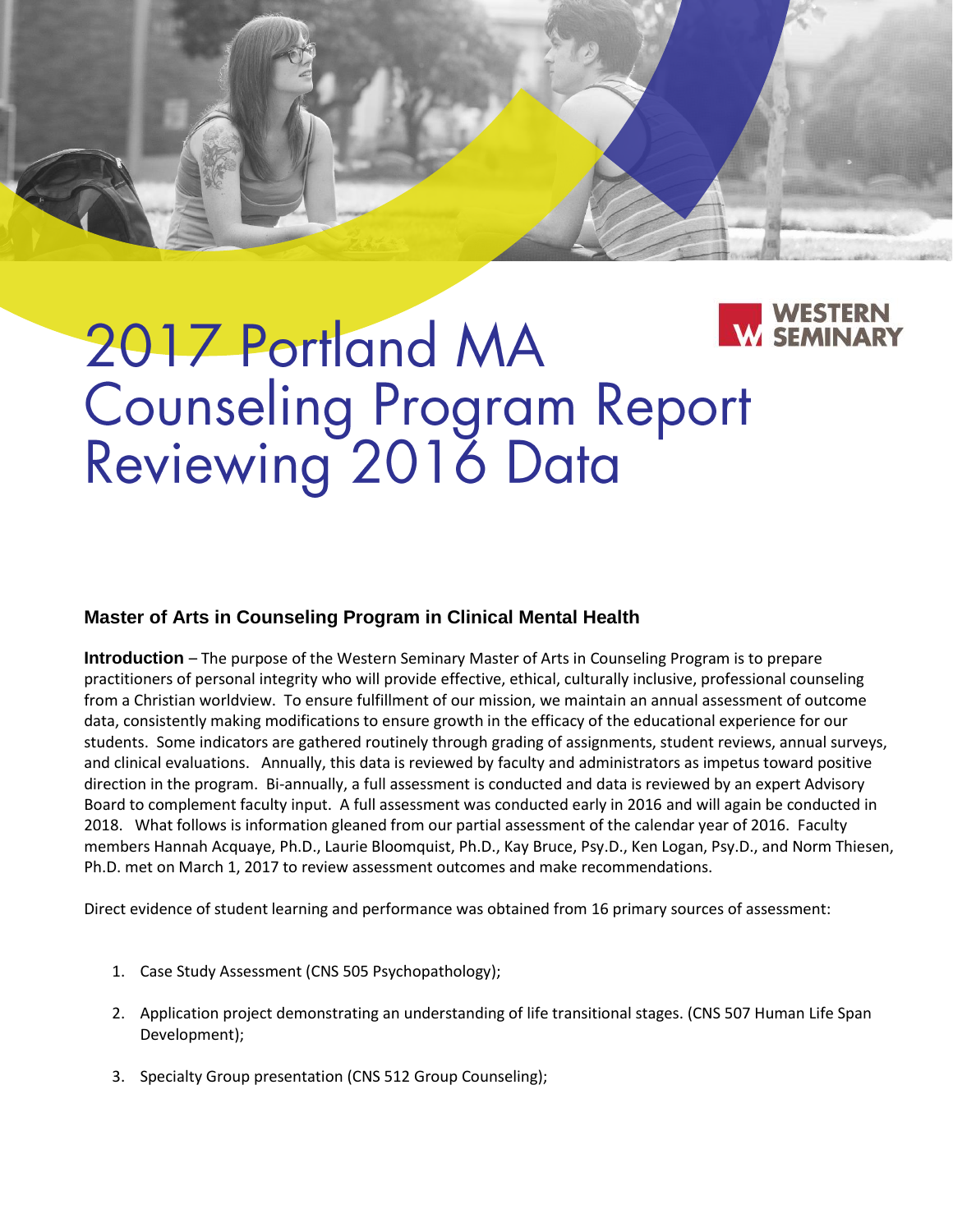- 4. Career assessment plan. (CNS 518 Career and Lifestyle Development);
- 5. Research and evaluation of therapeutic effectiveness (CNS 519 Treatment Planning and Outcome Assessment Strategies);
- 6. Targeted questions on CNS 525 final exam (CNS 525 Tests & Measurements);
- 7. Dual diagnosis case write-up (CNS 529 Counseling Addictions);
- 8. Case study with treatment plan and crisis intervention strategy (CNS 558 Emergency Preparedness: Crisis Intervention, Trauma, and Loss);
- 9. Map family genogram (CNS 503 Family Systems);
- 10. Personal reflection paper (CNS 506 Legal & Ethical Issues);
- 11. Professional orientation paper (CNS 520 Professional Orientation);
- 12. Social & Cultural Research Paper (CNS 513 Social & Cultural Foundations);
- 13. Practicum and Internship Field Experience (CNS 531-539) is assessed using the [CNSF024 Intern Performance](file:///D:/Documents/assignment-instructions/CNSF024-_Evaluation_of_Intern_Performance.pdf)  [Evaluation form;](file:///D:/Documents/assignment-instructions/CNSF024-_Evaluation_of_Intern_Performance.pdf)
- 14. Counselor Preparation Comprehensive Examination (CPCE);
- 15. National Counselor Exam (NCE); and
- 16. Professional Assessment of Candidates (PAC) Review by Faculty.

Indirect evidence of student learning and performance was primarily evaluated by a course evaluations and a student program evaluation. We currently have 66 students in the Portland MA Counseling program after having graduated 15 students over three semesters beginning in fall, 2016.

#### **M.A. in Counseling Program Purpose, Objectives, and Vocational Intent**

The *purpose* of the M.A./Counseling Program is to prepare practitioners of personal integrity who will provide effective, ethical, culturally inclusive, professional counseling from a Christian worldview.

The counseling program endeavors to prepare students of integrity who demonstrate:

**1. Spiritual maturity** by applying biblical truth to life and ministry resulting in gospel‐centered spiritual growth and transformation. (GCPO a., character)

**2. Theological discernment** by employing advanced theological thinking that integrates a gospel-centered world-view with biblical and social science studies. (GCPO b., conviction)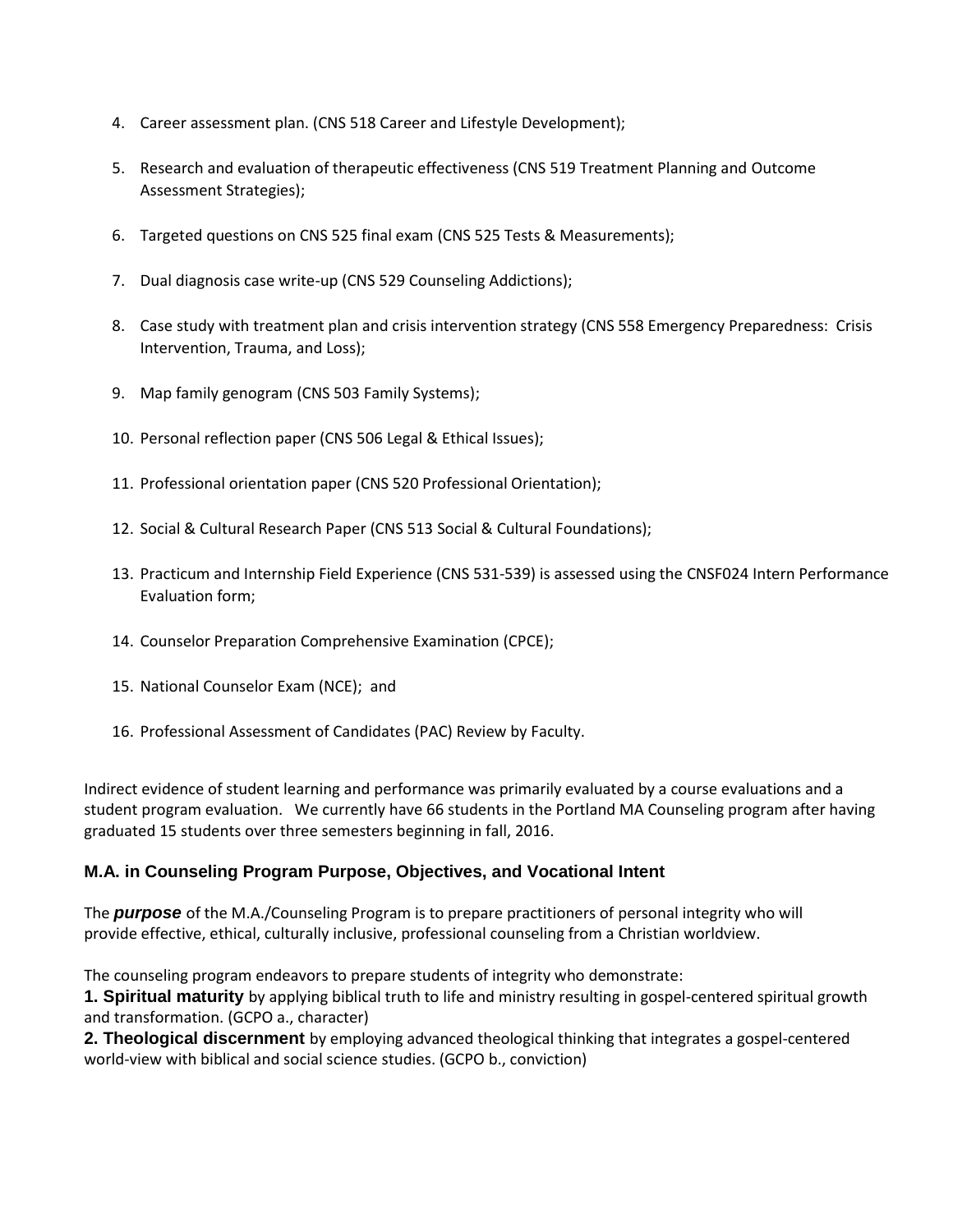**3. Interpersonal skills and emotional health** by demonstrating social and emotional awareness, respect for others, inclusivity in diversity, effectiveness in teamwork, intrapersonal and interpersonal awareness, and the ability to care for self. (GCPO c., character)

**4. Counseling skills** by evidencing theoretical knowledge, application of theory, and clinical competence. Additionally, students will demonstrate an ability to build an effective culturally inclusive therapeutic alliance with clients utilizing a breadth of clinical skills and technique consistent with current clinical research evidence. (GCPO d., competence)

**5. Professional practice** by applying their training to internship tasks, integrating supervisory input into clinical work, reflecting on multicultural and contextual issues, engaging cooperatively in the supervision relationship, and behaving in accordance with the ethical standards of the profession. (GCPO e., competence)

These goals inform the outcomes that guide the program and serve as the basis for the assessment process and are tied to institutional outcomes. Course learning objectives, the Professional Assessment of Candidates ratings, faculty and supervisor intern evaluations, and Council for Accreditation of Counseling and Related Educational Programs (CACREP) standards are mapped to Global Program Outcomes as well as indirect surveys to measure the efficacy of the educational process.

# **Summary of Observations and Proposed Action**

**Global Counseling Program Outcomes** – Primary objectives for the program as a whole were rated very highly by faculty, site supervisors, and students. Spiritual maturity and Theological Discernment outcome measures ranged from 95-99.8%, indicating the spiritual, theological, and integration training appears to be very strong. One method for faculty evaluation of Global Counseling Program outcomes is by means of the Professional Assessment of Candidates (PAC) review. Twice per year the core counseling faculty members meet to review student progress. Each student is named and evaluated individually, taking into consideration feedback from faculty (both core and adjunct), academic grades, site supervisor evaluations, case conference evaluations, student self‐evaluations, and any input from the Office of Student Development. The PAC review is a holistic assessment of each individual student based upon both direct and indirect sources of information. All Global Counseling Program Outcomes were assessed to have been met at a 95-100% level giving strong validation of outcome achievement. Though not as strong, the Interpersonal Skills, Counseling Skills, and Professional Practice ratings ranged from 86-99%. These will be explored at a more in-depth level under other assessment categories.

**Supervisor evaluations** – Students perform clinical mental health services in community clinics and agencies around the Portland/Vancouver area, with some as far as Eugene to the south, Seattle to the north, and The Dalles to the east. Five semesters of clinical experience are required as a part of the program, including one semester of practicum and four semesters of internship. Licensed professionals from the community serve as clinical site supervisors. Each of the five semesters, the clinical site supervisor submits an evaluation of the student's clinical counseling performance. The categories for assessment are the same as the campus supervisor evaluations with an added section regarding site related competence, which includes many Clinical Mental Health Counseling standards. The students complete a self-evaluation using the same form and the three are averaged together with the exception of the Clinical Mental Health Counseling standards that are more limited to the site supervisors' evaluation.

In the case conference classes on campus, each semester students present two case history write‐ups, a video/audio recording of a session with that client, and a transcript of said session to play for a small group of up to seven peers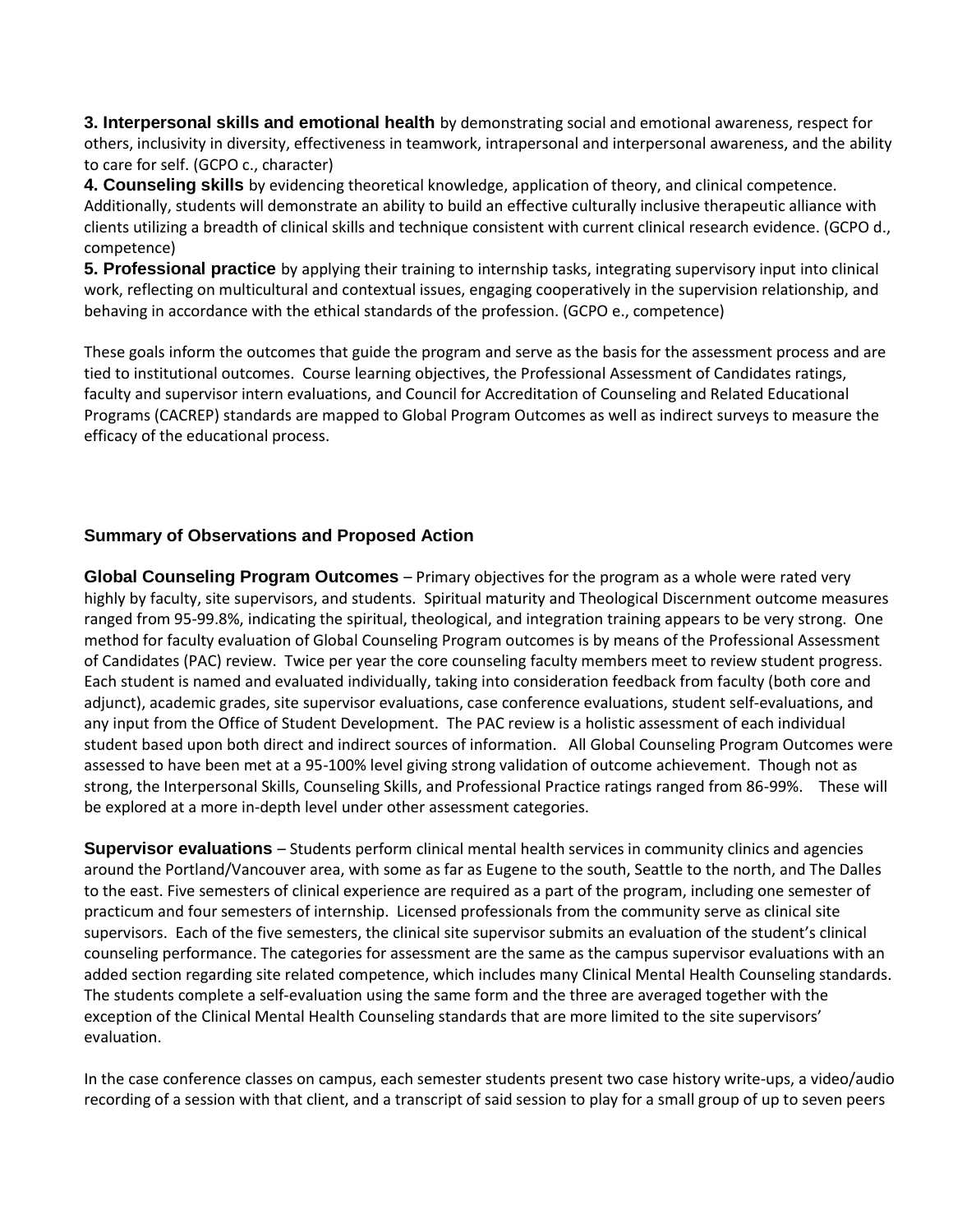and a counseling faculty member who serves as case conference supervisor. Students give verbal and written feedback to the student presenting and the faculty member provides a formal evaluation of the student's counseling skills both in assessing each presentation but also as a comprehensive assessment at the end of each semester using the form CNSF024 Intern Performance Evaluation. The combined evaluations from site supervisors and the case conference supervisors yielded a rating of 94.8% for Professional Practice and 86.2% for Counseling Skills. This appears to reflect a professional and ethical approach to practice by students and room for continued growth in counseling skill level. The specific areas for skill development are better discerned in some of the CACREP clinical mental health competency outcomes.

**CACREP Clinical Mental Health Counseling Standards** – Of the above-named work samples and observations a clear majority reflected data that meets or exceeds the 80% threshold established as a cut-off; the only to fall below 80% were related to career development. It seems evident that our upgraded syllabi, improved course content, and clearer assignment instructions have effectively produced stronger results on many clinical mental health counseling standards. In this section we will look at program strengths, relative weaknesses, and include proposed action steps toward continued growth and improvement.

In scrutinizing the lower outcome ratings based upon the CNS 518 Career Assessment Plan, two primary concerns emerged: the instructor is concerned with the large number of theories which must be learned in a short amount of time within the intensive format of the course and measurement of outcomes has not included the many students who complete the course in an online format. Suggested action steps include creating upgraded video recordings to more effectively review the various theories, acquire samples of career counseling video recordings (which has already been accomplished this year with the acquisition of the psychotherapy.net collection), and include the online students in the assessment process (which has also already been instituted this current semester.) Further, an additional faculty member is now assisting in the revision of this course to add additional perspective and teaching method.

The Social & Cultural Research Paper required in CNS 513 Social & Cultural Foundations assesses many Clinical Mental Health Counseling standards with regard to multicultural diversity and advocacy. With one exception, outcome measures for this assignment were all 84% and above, indicating good coverage of content and understanding on the part of students. This is an area in education and practice that merits prolonged and focused attention. Anecdotally it was noted that faculty and students alike desire to see more of this topic included in all courses, not simply in the course where it is assessed. This will be a suggestion for ongoing discussion and creativity. Actions steps include a greater collaboration among faculty members in revising this particular class, but also the addition of cultural assessment in the case history write-ups for client presentations in all case conference classes and the final integrative paper. This is intended to foster more discussion in many classes about the inclusion of cultural factors in all clinical activity.

Data collected with regard to the new CNS 520 Professional Orientation course reflected positive outcomes, ranging from 81-87%. It should be noted that some students were included in the evaluation that have not yet had the course. It would be anticipated that ratings may improve as more students complete the course as a part of their required curriculum.

Training in treatment planning has been an area of relative weakness that we have identified in recent years, leading to the creation of the CNS 519 Treatment Planning course. Outcomes in this evaluation ranged from 80-83.5%. Suggestions for further enhancement in this area included inviting a knowledgeable presenter to create a video recording training for students (this has now been created and will be utilized in the upcoming academic year.) Further faculty are encouraged to make it an increased point of discussion in case conference classes.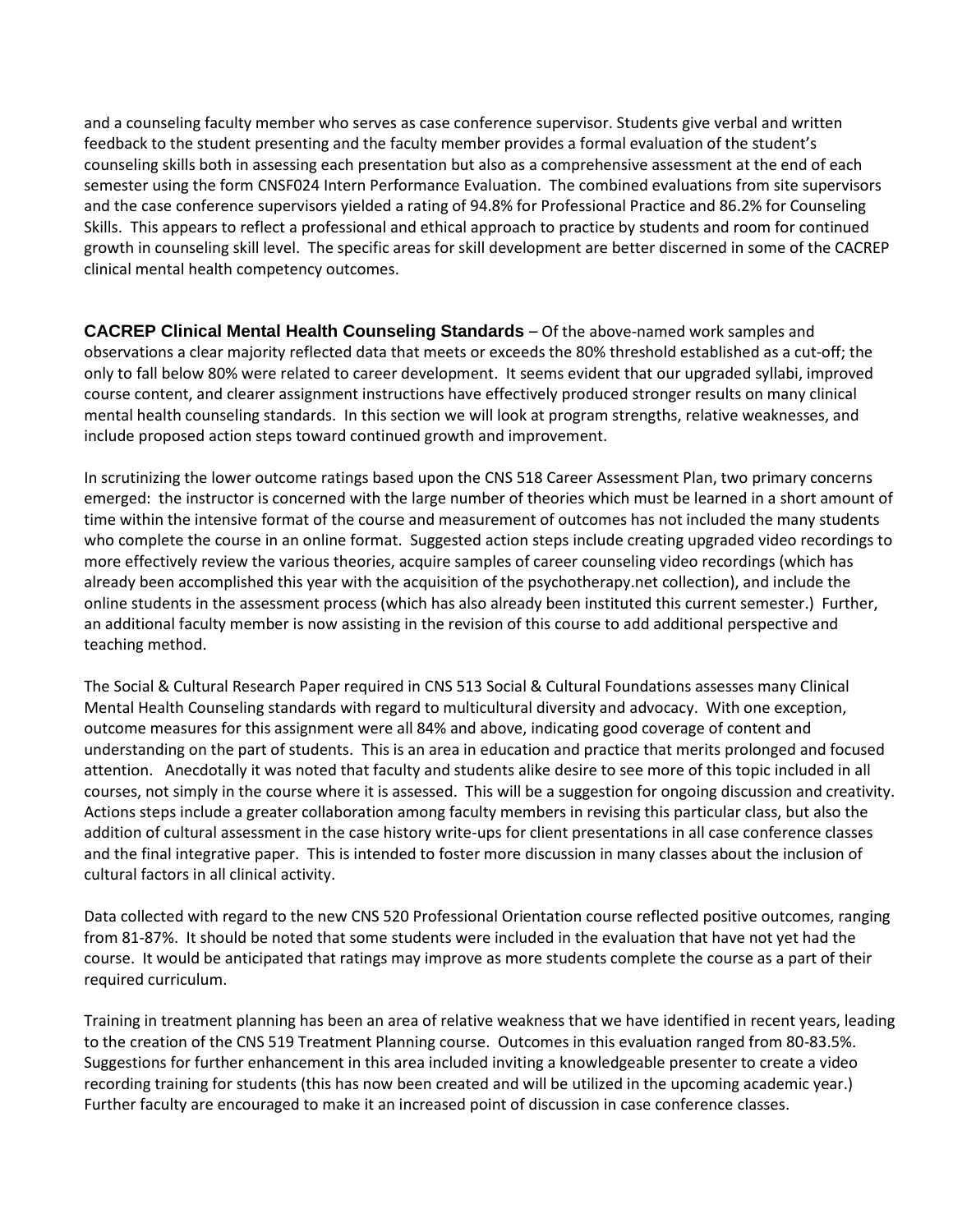An additional key focus of discussion in this review of assessment data was around the difficulty for students of identifying with and practicing within a given theory. This deficiency was highlighted more in evaluation comments than in numerical data. Potential action points include the creation of elective courses that concentrate on particular theories, obtaining more video recording demonstrations of working from particular theories (which has now been partially accomplished with the acquisition of the psychotherapy.net collection), and more intentional mentoring by faculty with students in theoretical application.

**National Counseling Examinations** – Students complete the Counselor Preparation Comprehensive Examination (CPCE) which is required before graduation. Our MA Counseling program has used this national exam as an exit exam for our graduates since 2003 and consistently produces a mean score above the national mean for other schools who also use it as an exit exam. Over the three administrations during the 2016 calendar year, Western Seminary means were 93.12, 96, and 95.75 while the national exit means were 86.16, 85.67, and 87.13 respectively. This provides direct evidence of the quality of academic preparation of our students when compared to other graduate counseling programs who use this exam as an exit exam.

#### **Indirect Measures**

**Student program evaluations** – Each spring semester students are asked to complete a program evaluation survey. Questions on this survey vary from academic experience, to licensure preparation, supervision, diagnosing and treatment planning, as well as spiritual considerations and critical thinking. We had an adequate response of 43 students. Only five items were rated in the 80-90% range, all others were above 90%, with the lowest score being that of off-campus site supervision. Our students were very positive about their experience in the program and many made very encouraging comments. The rating of the program overall was at 95%.

# **Program Achievements/Accomplishments**

**Global Counseling Program Outcomes** – Data derived from both direct and indirect evidence resulting in a range from 86-99% provides strong demonstration of efficacy in the achievement of educational and developmental goals as developed by the counseling program in congruence with the school's mission and values. Integration of a biblical worldview with application to life, ministry, and clinical service appears to be a strength of the program based upon assessment of course learning outcomes and PAC review data as well as student evaluation. PAC review data, and student program evaluations also confirm an emphasis on advanced theological thinking particularly with regard to an integrated approach to counseling. The CNS 506 paper, PAC review data, and student program evaluations all give good support to outcomes regarding interpersonal skill, self‐care, self‐awareness, and social and emotional awareness. Students surveyed about the overall quality of the program rate yielded a score of 95%, indicating a very positive view among students about their educational experience.

Though still above our passing threshold of 80%, the lowest of the Global Counseling Program Outcome scores was 86% obtained from site supervisors who were evaluating Clinical Skills of students when treating clients in the community. Further definition of relative strengths and weaknesses with regard to Clinical Skills may be obtained by the more detailed analysis using the CACREP Clinical Mental Health Standards. All areas of clinical knowledge and skill were rated at above 90% with the exception of some indicators regarding career assessment, cultural diversity, professional orientation, and treatment planning. An additional area for increased attention is student awareness of counseling theoretical approaches and methods of application.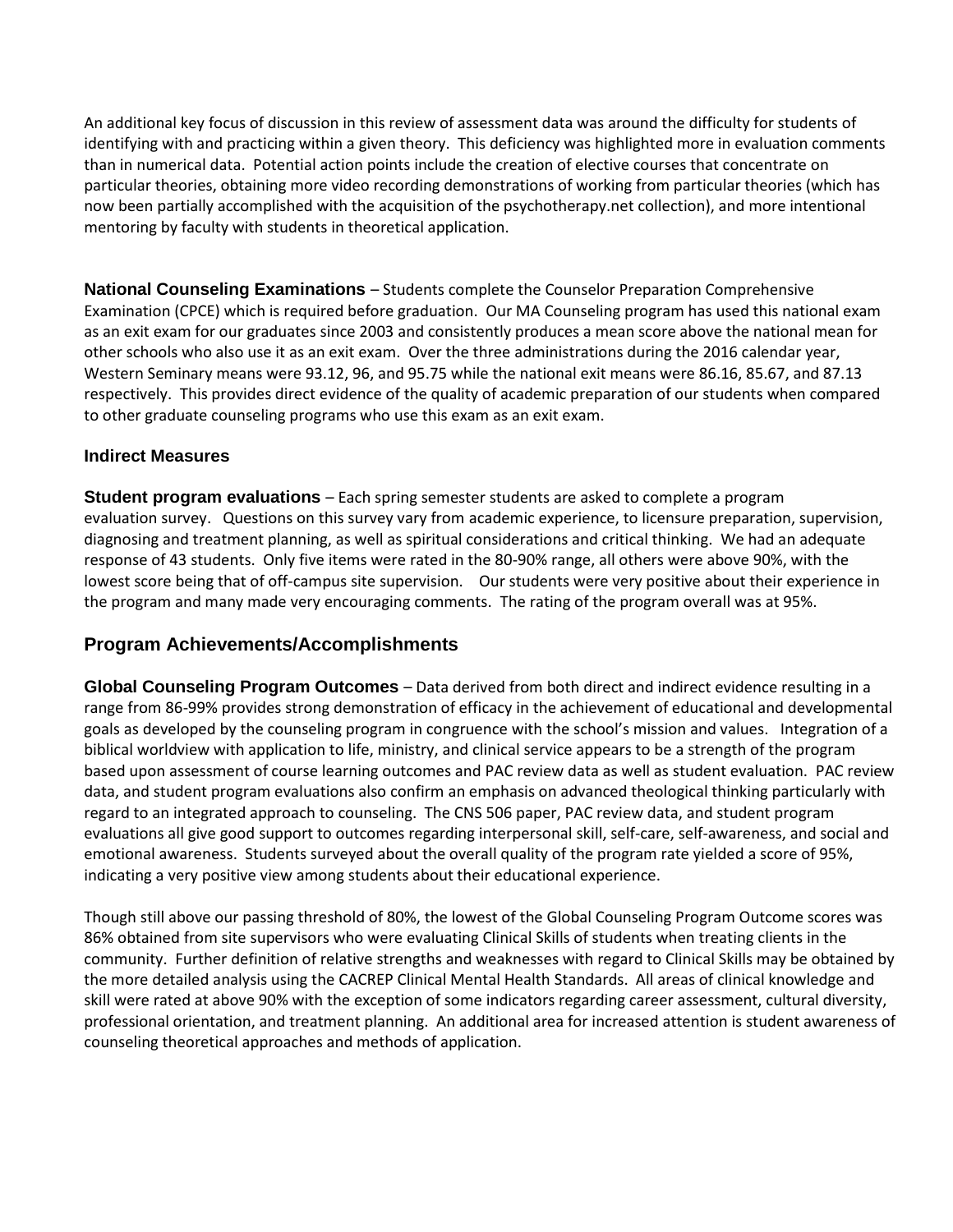**Strengths** – Students reflect satisfaction of their experience in the program and effectively demonstrate astuteness in regard to biblical and theological integration, acquisition of significant academic knowledge, and clinical skill. The program is consistent in its maintenance of assessment processes, evaluation of resulting data, and swift implementation of suggested corrections, as evidenced by several modifications that have already been implemented within months of data review.

### **Items for Improvement** –

Students may benefit from increased knowledge of the various theoretical approaches to career counseling. Proposed action steps include:

- $\triangleright$  creating upgraded video recordings to more effectively review the various theories (to be created in 2018);
- $\triangleright$  acquire samples of career counseling video recordings (which has already been partially accomplished this year with the acquisition of the psychotherapy.net collection);
- $\triangleright$  include the online students in the assessment process (already instituted this current semester);
- $\triangleright$  an additional faculty member to assist in the revision of this course to add additional perspective (already in progress.)

Greater training regarding the integration of multicultural diversity across the curriculum is desired. Proposed action steps include:

- $\triangleright$  the addition of cultural assessment in the case history write-up format (already detailed in the student handbook for the 2017-2018 academic year);
- $\triangleright$  stipulation of a section with regard to cultural assessment to be required in the final integrative paper (already detailed in the student handbook for the 2017-2018 academic year);
- $\triangleright$  encourage faculty to facilitate frequent discussion in the classroom regard multi-cultural inclusivity

Scores with regard to treatment planning have improved with the implementation of the new required course CNS 519 Treatment Planning. To foster continued development, additional actions steps are identified:

- $\triangleright$  invitation to a knowledgeable presenter for the purpose of creating a video recording training for students (this has now been created and will be utilized in the upcoming academic year 2017-2018);
- $\triangleright$  faculty are encouraged to make it an increased point of discussion in case conference classes.

Comments by supervisors and students indicate that students could be better prepared to be fluent in a particular theoretical approach to counseling and consistent in application of such theory in practice with clients. Proposed action steps include:

- $\triangleright$  the creation of elective courses that concentrate on particular theories (Narrative therapy was recently taught and Brief Integrative therapy will be taught in summer, 2018;
- $\triangleright$  the procurement of video demonstrations of theory in practice (which has now been partially accomplished with the acquisition of the psychotherapy.net collection);
- $\triangleright$  faculty members are encouraged to give increased time and attention to the development of theory in practice for students.